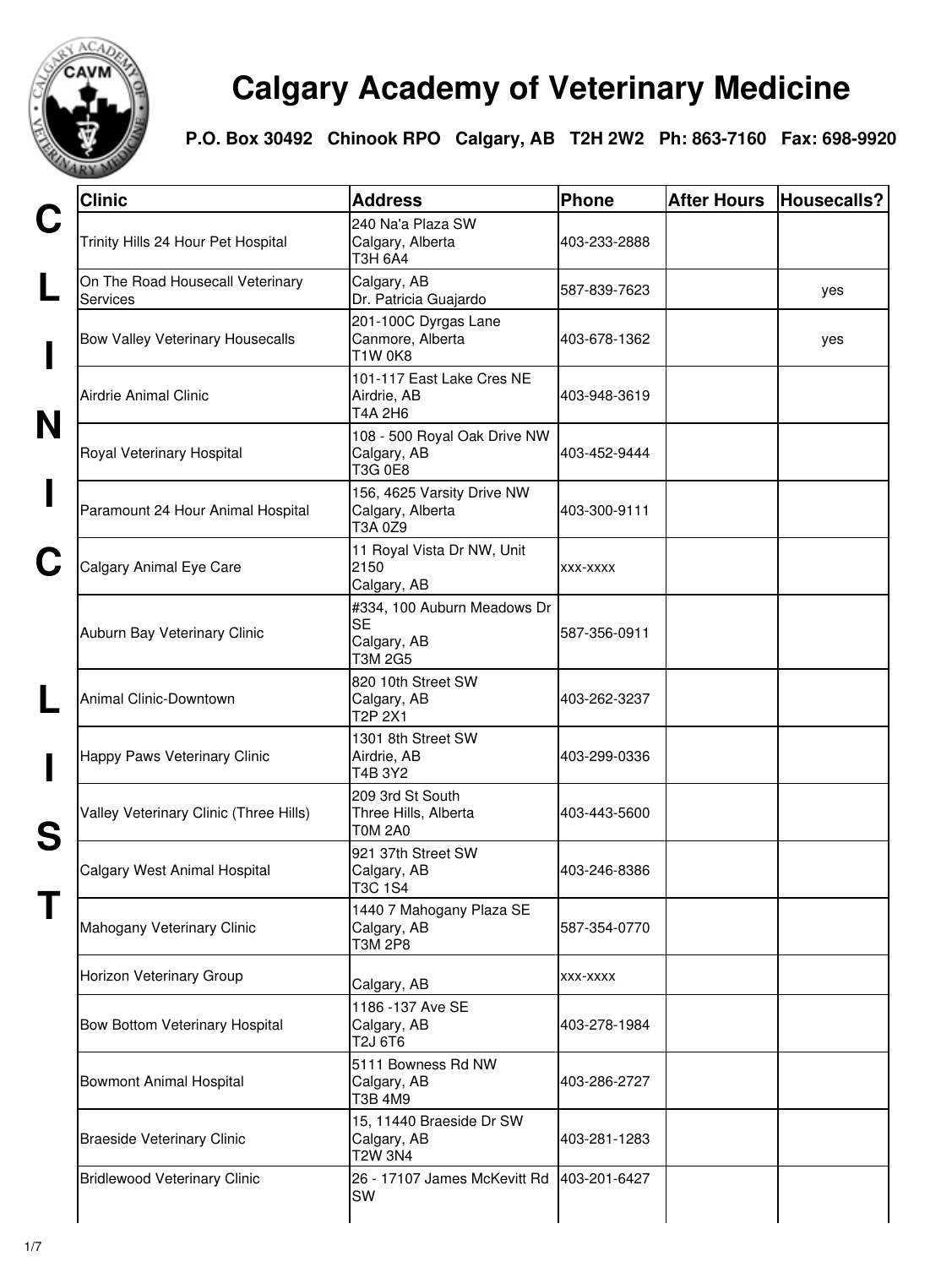|                                                                              | Calgary, AB<br>T2Y 3Y4                                             |              |     |
|------------------------------------------------------------------------------|--------------------------------------------------------------------|--------------|-----|
| Calgary North Animal Hospital & 24 Hour<br><b>Emergency Service</b>          | 4204 4th Street NW<br>Calgary, AB<br>T2K 1A2                       | 403-277-0135 |     |
| Montgomery Village Veterinary Clinic and<br><b>Dekens Housecall Services</b> | Unit 117, 4611 Bowness Road<br><b>NW</b><br>Calgary, AB<br>T3B 0B2 | 403-615-8016 | yes |
| <b>Calgary Housecall Vet Services</b>                                        | Calgary, AB                                                        | 403-818-6508 | yes |
| <b>Sundre Pioneer Veterinary Services</b>                                    | 709 Main Ave West<br>Sundre, Alberta<br>TOM 1X0                    | 403-638-3774 |     |
| Cochrane Lake Small Animal Clinic                                            | 271011 Range Road 40<br>Rockyview County, AB<br>T4C 3A2            | 403-932-8387 |     |
| Healthy Paws Forward Veterinary<br>Hospital                                  | 2024, 2060 Symons Valley<br>Parkway NW<br>Calgary, AB<br>T3P 0M9   | 403-475-7297 |     |
| Cochrane Veterinary Care Clinic                                              | #7 - 57 West Aarsby Road<br>Cochrane, AB<br>T4C 1M1                | 403-932-4138 |     |
| Crowchild Trail Veterinary Clinic                                            | Bay 9 - 6449 Crowchild Tr SW<br>Calgary, AB<br>T3E 5R7             | 403-249-2535 |     |
| <b>Crowfoot Animal Hospital</b>                                              | 211, 150 Crowfoot Cres NW<br>Calgary, AB<br>T3G 3T2                | 403-241-8944 |     |
| Parkdale Veterinary Clinic                                                   | 2604 B Kensington Road NW<br>Calgary, AB<br><b>T2N 3S5</b>         | 403-283-0305 |     |
| Dalhousie Varsity Animal Hospital                                            | 405, 5005 Dalhousie Road NW<br>Calgary, AB<br><b>T3A 5R8</b>       | 403-284-2265 |     |
| Falconridge Animal Hospital                                                  | 1091 Falconridge Dr. NE<br>Calgary, AB<br>T3J 3H4                  | 403-590-9111 |     |
| <b>Foothills Animal Hospital</b>                                             | #6 - 34 Southridge Drive<br>Okotoks, AB<br>T1S 2G5                 | 403-938-3791 |     |
| <b>High River Veterinary Clinic</b>                                          | Bay 3 938 Centre St South<br>High River, AB<br><b>T1V 1E7</b>      | 403-652-7963 |     |
| Kensington Memorial Veterinary Clinic<br>(closed see Parkdale Vet Clinic)    |                                                                    | XXX-XXXX     |     |
| <b>Healing Traditions Holistic Veterinary</b><br>Clinic                      | Unit 10-711-48 Avenue SW<br>Calgary, AB<br>T2G 4X2                 | 403-931-2474 |     |
| MacLeod Trail Animal Hospital                                                | 8910 MacLeod Tr S<br>Calgary, AB<br>T2H 0M4                        | 403-255-1168 |     |
| Marlborough Animal Hospital                                                  | 186, 1440 52 Street NE<br>Calgary, AB<br>T2A 4T8                   | 403-273-4664 |     |
| McKenzie Towne Animal Hospital                                               | 40 High Street SE<br>Calgary, AB<br>T2Z 3T8                        | 403-257-6105 |     |
| Park Pet Hospital                                                            | 142 Columbia Blvd. W<br>Lethbridge, AB<br>T1K 4J4                  | 403-328-0028 |     |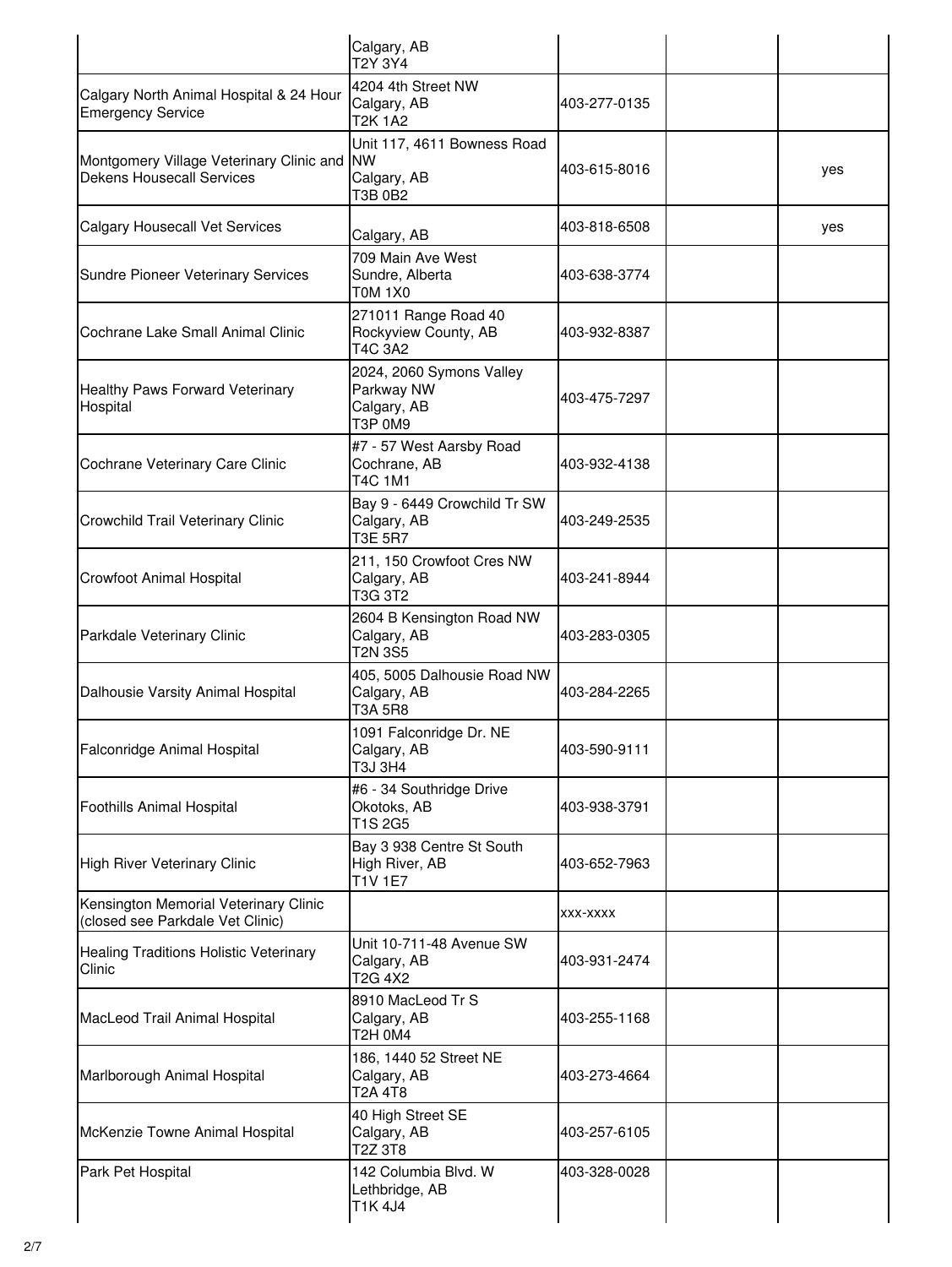| Riverbend Animal Hospital                                      | 354, 8338 18 Street SE<br>Calgary, AB<br><b>T2C 4E4</b>                  | 403-279-8747 |  |
|----------------------------------------------------------------|--------------------------------------------------------------------------|--------------|--|
| Scenic Acres Veterinary Clinic                                 | 126-8060 Silver Springs Blvd<br><b>NW</b><br>Calgary, AB<br>T3B 5K1      | 403-286-6557 |  |
| Shawnessy South Animal Hospital                                | 144, 70 Shawville Blvd SW<br>Calgary, AB<br>T2Y 2Z3                      | 403-254-5900 |  |
| South Trail Animal Hospital                                    | 75, 4307 130th Ave SE<br>Calgary, AB<br>T2Z 3V8                          | 403-257-3393 |  |
| Southpointe Pet Hospital                                       | #210 - 4600 130th Ave SE<br>Calgary, AB<br>T2Z 0C2                       | 403-532-0085 |  |
| Southwood Veterinary Hospital                                  | 140-10233 Elbow Dr SW<br>Calgary, AB<br>T2W 1E8                          | 403-281-2060 |  |
| <b>Stoney Trail Veterinary Clinic</b>                          | #202-11245 Valley Ridge Dr<br><b>NW</b><br>Calgary, AB<br>T3B 5V4        | 403-247-2737 |  |
| Tuscany Veterinary Hospital & Boutique                         | 1058 - 11300 Tuscany Blvd<br><b>NW</b><br>Calgary, AB<br>T3L 2V7         | 403-547-8387 |  |
| West Springs Veterinary Hospital                               | #307, 917 - 85th Street SW<br>Calgary, AB<br>T3H 5Z9                     | 403-249-7387 |  |
| Western Veterinary Specialist &<br><b>Emergency Centre</b>     | 1802 10th Avenue SW<br>Calgary, AB<br>T3C 0J8                            | 403-770-1340 |  |
| <b>Westhills Veterinary Clinic</b>                             | 276 Stewart Green SW<br>Calgary, AB<br>T3H 3C8                           | 403-242-9612 |  |
| <b>Westland Veterinary Hospital</b>                            | 3871 - 17th Ave SW<br>Calgary, AB<br>T3E 0C3                             | 403-246-2244 |  |
| <b>Westmount Animal Clinic</b>                                 | 1609A Kensington Rd NW<br>Calgary, AB<br>T2N 3R2                         | 403-283-3354 |  |
| Woodlands Veterinary Hospital & Animal<br><b>Dental Centre</b> | 202 - 2525 Woodview Drive<br>SW<br>Calgary, AB<br><b>T2W 4N4</b>         | 403-281-4655 |  |
| Marda Loop Animal Hospital                                     | 4016 16th Street SW<br>Calgary, AB<br>T2T 4H4                            | 403-243-8873 |  |
| <b>Resolution Veterinary Ultrasound</b>                        | *Mobile Service For Vet Clinics<br>Only*<br>*Not for public*             | 403 975-3573 |  |
| Calgary Pet Dermatology Centre                                 | 3815 Manchester Road SE<br>Calgary, Alberta<br>T2G 3Z8                   | 403-370-8808 |  |
| Cornerstone Square Veterinary Hospital                         | Bay 819 - 10 Discovery Ridge<br><b>Hill SW</b><br>Calgary, AB<br>T3H 5X2 | 403-242-0045 |  |
| Chaparral Veterinary Clinic                                    | Bay 220, 803 Chaparral Drive<br><b>SE</b><br>Calgary, AB                 | 403-769-1442 |  |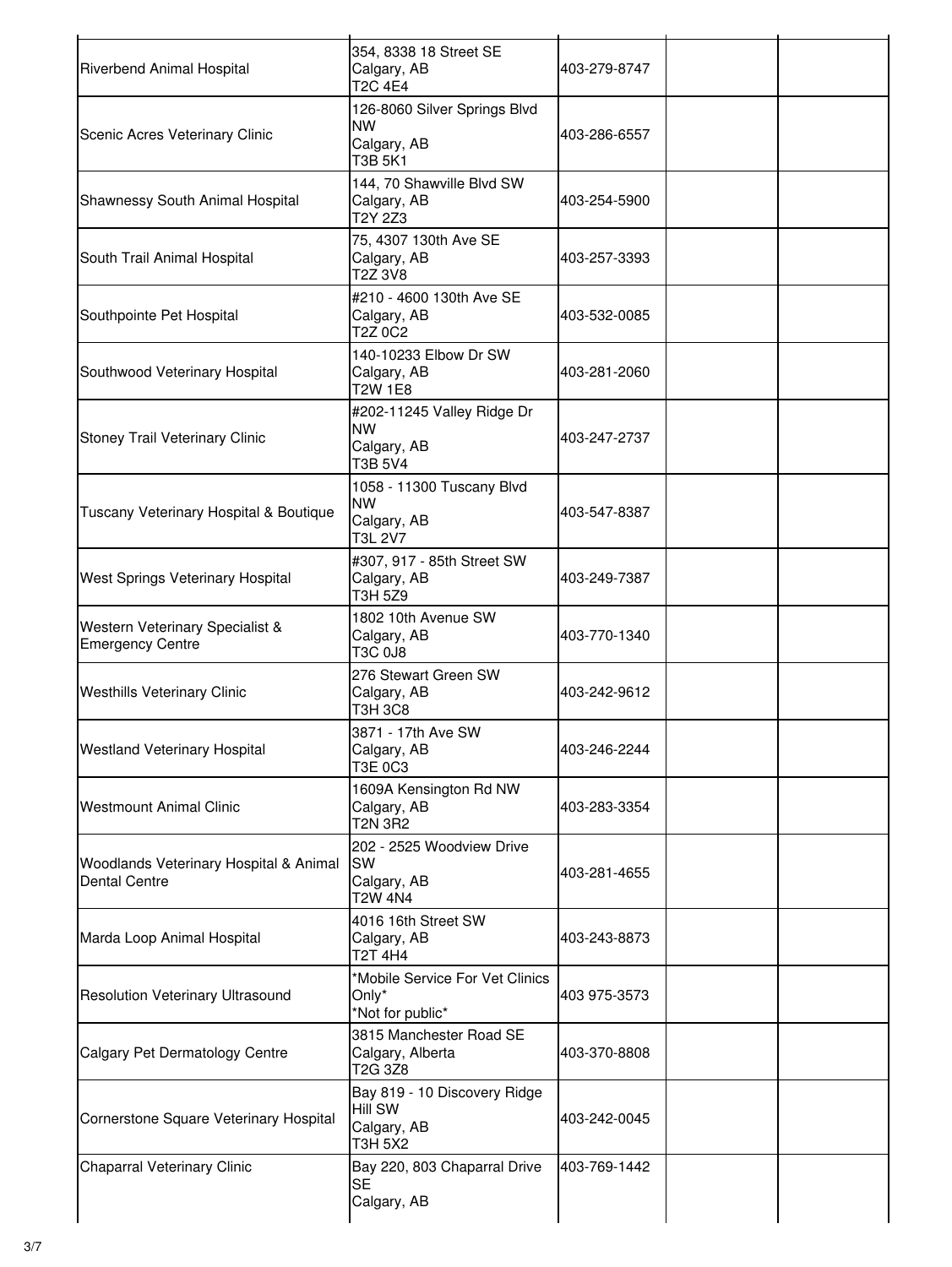|                                                   | <b>T2X 0E2</b>                                                         |                |     |
|---------------------------------------------------|------------------------------------------------------------------------|----------------|-----|
| Copperfield Veterinary Hospital                   | 115, 15566 McIvor Blvd SE<br>Calgary, AB<br>T2Z 4Y2                    | 403-532-9192   |     |
| Animal Care Centre - Okotoks                      | 101, 144 Crescent Rd W<br>Okotoks, AB<br>T1S 1K2                       | 403-938-0350   |     |
| <b>Cranston Veterinary Hospital</b>               | #4020, 356 Cranston Road SE<br>Calgary, AB<br>T3M 0S9                  | 403-288-7299   |     |
| Valley Veterinary Clinic (Trochu)                 | 125 - 1st Ave North<br>Trochu, AB<br>T0M 2C0                           | 403-442-3048   |     |
| Cochrane & Area Humane Society                    | 62 Griffin Industrial Point<br>Cochrane, AB<br>T4C 0A3                 | 403-932-2072   |     |
| <b>Rodger Veterinary Services</b>                 | Calgary, AB                                                            | 403-861-0778   |     |
| Paws Holistic Veterinary Services                 | Strathmore/Calgary<br>Dr. Kathleen Airth                               | 403-901-9013   | yes |
| Aspen Animal Hospital                             | #103, 333 Aspen Glen Landing<br>SW<br>Calgary, AB<br>T3H 0N6           | 403-217-0460   |     |
| At Home Veterinary Services                       | Okotoks, AB                                                            | 403-990-3736   | yes |
| Cambrian Animal Hospital                          | 765 Northmount Drive NW<br>Calgary, AB<br>T2L 0A1                      | 403-457-3911   |     |
| <b>Big Rock Animal Clinic</b>                     | 47 McRae St<br>Okotoks, AB<br>T1S 1A5                                  | (403) 938-4171 |     |
| Panorama Hills Animal Hospital                    | Unit 410 - 1110 Panatella Blvd<br><b>NW</b><br>Calgary, AB<br>T3K 0S6  | 403-277-9111   |     |
| Vets To Go                                        | 635 36 Avenue NE<br>Calgary, AB<br>T2E 2L8                             | 888-995-8387   | yes |
| <b>Wild Rose Cat Clinic</b>                       | MacLeod Plaza, Unit 64, 180 -<br>94th Ave SE<br>Calgary, AB<br>T2J 3G8 | 403-278-5533   |     |
| Canine Aqua Fitness & Vet Rehab Center Okotoks AB | #98 Elizabeth St<br>T1S 1A7                                            | 587-364 3211   |     |
| Valley Veterinary Clinic (Hannah)                 | 404A Pioneer Trail<br>Hannah, AB<br>T0J 1P0                            | 403-854-3463   |     |
| Okotoks Veterinary Clinic                         | 203-105 Southbank Blvd<br>Okotoks, AB<br>T1S 0G1                       | 403-995-9700   |     |
| Calgary Pet Wellness & Spay/Neuter<br>Clinic      | #3563 52 St SE<br>Calgary, AB<br>T2B 3R3                               | 403-569-7387   |     |
| Peak Veterinary Hospital                          | 1340 Veterans St<br>Pincher Creek, Alberta<br>T0K 1W0                  | 403-904-1100   |     |
| Deerfoot South Spay, Neuter & Wellness<br>Clinic  | 3207 34 Ave SE<br>Calgary, AB<br>T2B 2M6                               | 587-470-1122   |     |
| Springbank Pet Hospital                           |                                                                        | 403-727-9751   | yes |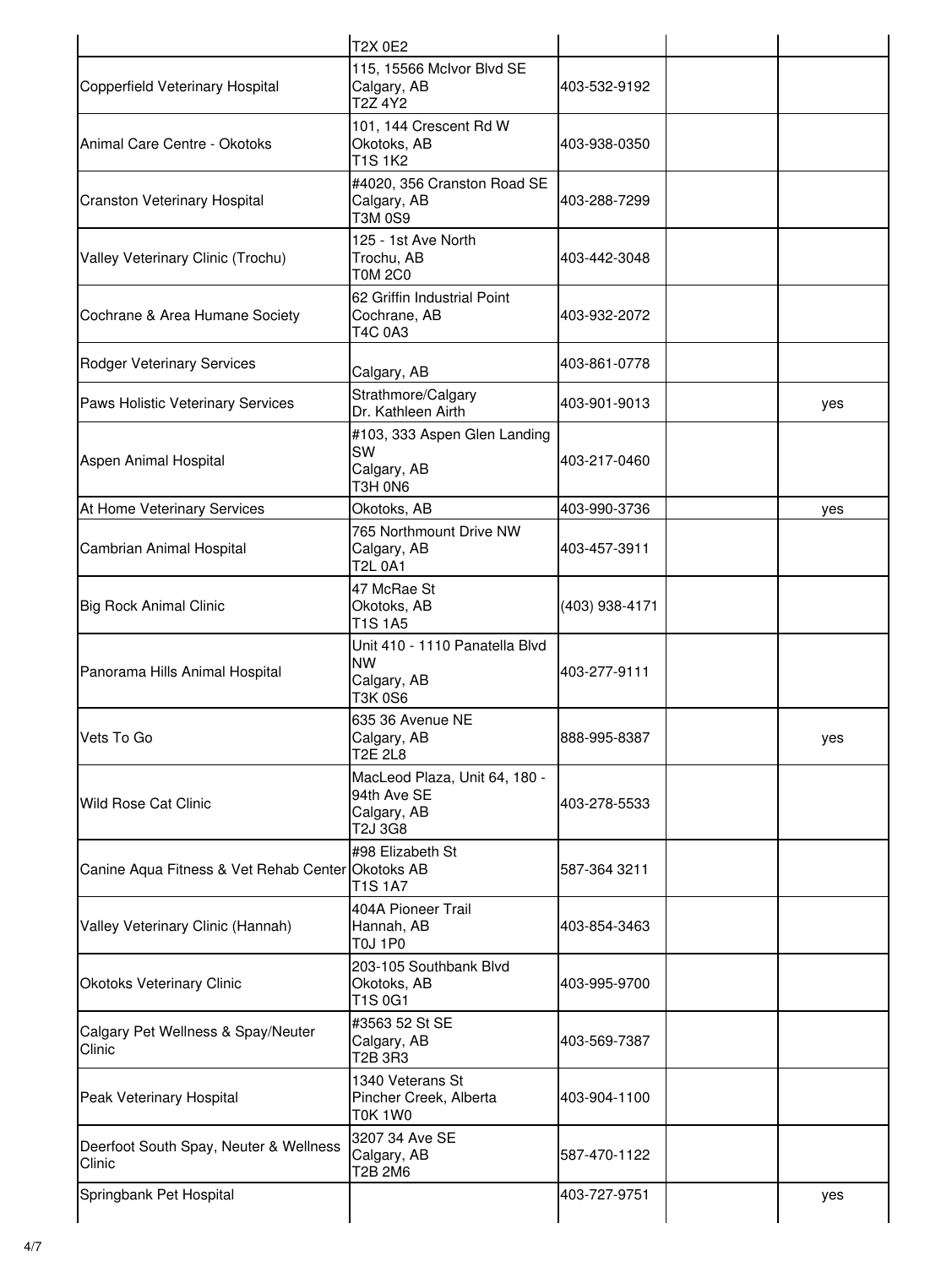|                                       | 70 Commercial Court<br>Calgary, AB<br>T3Z 2A5                            |              |              |  |
|---------------------------------------|--------------------------------------------------------------------------|--------------|--------------|--|
| Little Creek Veterinary Clinic        | 3125 - 150 Millrise Blvd SW<br>Calgary<br>T2Y 5G7                        | 403-452-2060 |              |  |
| Douglas Square Pet Clinic             | 136 - 11520 24th St SE<br>Calgary, AB<br>T2Z 3E9                         | 403-203-0775 | 403-203-0775 |  |
| Harvest Hills Animal Hospital         | 711, 500 Country Hills Blvd NE<br>Calgary, AB<br>T3K 4Y7                 | 403-226-5522 | 403-226-5522 |  |
| <b>Edgemont Veterinary Clinic</b>     | Unit 105, 8210 Edgebrook<br>Drive NW<br>Calgary, AB<br>T3A 4K9           | 403-239-4657 | 403-239-4657 |  |
| Calgary Avian Exotic Pet Clinic       | Bay 1, 2308 - 24th Street SW<br>Calgary, AB<br><b>T2T 5H8</b>            | 403-240-3577 | 403-240-3577 |  |
| Killarney Cat Hospital                | Bay 2 - 3315 26th Ave SW<br>Calgary, AB<br>T3E 0N2                       | 403-246-1115 | 403-246-1115 |  |
| Glamorgan Animal Clinic               | #440, 5255 Richmond Road<br>SW<br>Calgary, AB<br>T3E 7C4                 | 403-246-1774 | 403-246-1774 |  |
| Signal Hill Animal Clinic             | 416 - 1919 Sirocco Dr. SW<br>Calgary, AB<br>T3H 2Y3                      | 403-249-3411 | 403-249-3411 |  |
| Brittania Kingsland Veterinary Clinic | 7738 Elbow Dr SW<br>Calgary, AB<br><b>T2V 1K2</b>                        | 403-253-7044 | 403-253-7044 |  |
| Sundance Animal Hospital              | 35 Sunmills Dr SE<br>Calgary, AB<br>T2X 2W6                              | 403-254-9698 | 403-254-9698 |  |
| Landing Animal Hospital               | C155, 1600 90 Ave SW<br>Calgary, AB<br><b>T2V 5A8</b>                    | 403-255-7735 | 403-255-7735 |  |
| Midlake Veterinary Clinic             | #702 - 22 Midlake Blvd SE<br>Calgary, AB<br>T2X 2X7                      | 403-256-0079 | 403-256-0079 |  |
| Dewinton Pet Hospital                 | 450 Pine Creek Road<br>Heritage Pointe, AB<br>T1S 4J9                    | 403-256-7297 | 403-256-7297 |  |
| Avenida Pet Clinic                    | 607, 12445 Lake Fraser Dr SE<br>Calgary, AB<br>T2J 7A4                   | 403-271-1121 | 403-271-1121 |  |
| Chestermere Veterinary Clinic         | #34 - 140 East Chestermere<br><b>Drive</b><br>Chestermere, AB<br>T1X 1M1 | 403-272-3573 | 403-272-3573 |  |
| Calgary Cat Clinic                    | 2116 Crowchild Tr NW<br>Calgary, AB<br>T2M 3Y7                           | 403-289-9999 | 403-277-0135 |  |
| Country Hills Animal Hospital         | 214, 5149 Country Hills Blvd<br>NW.<br>T3A 5K8                           | 403-547-3388 | 403-277-0135 |  |
| Royal Oak Animal Hospital             | 180, 8888 Country Hills Blvd<br>NW.<br>Calgary, AB<br>T3G 5T4            | 403-208-0847 | 403-277-0135 |  |
| Acadia Drive Animal Clinic            |                                                                          | 403-278-3168 | 403-278-3168 |  |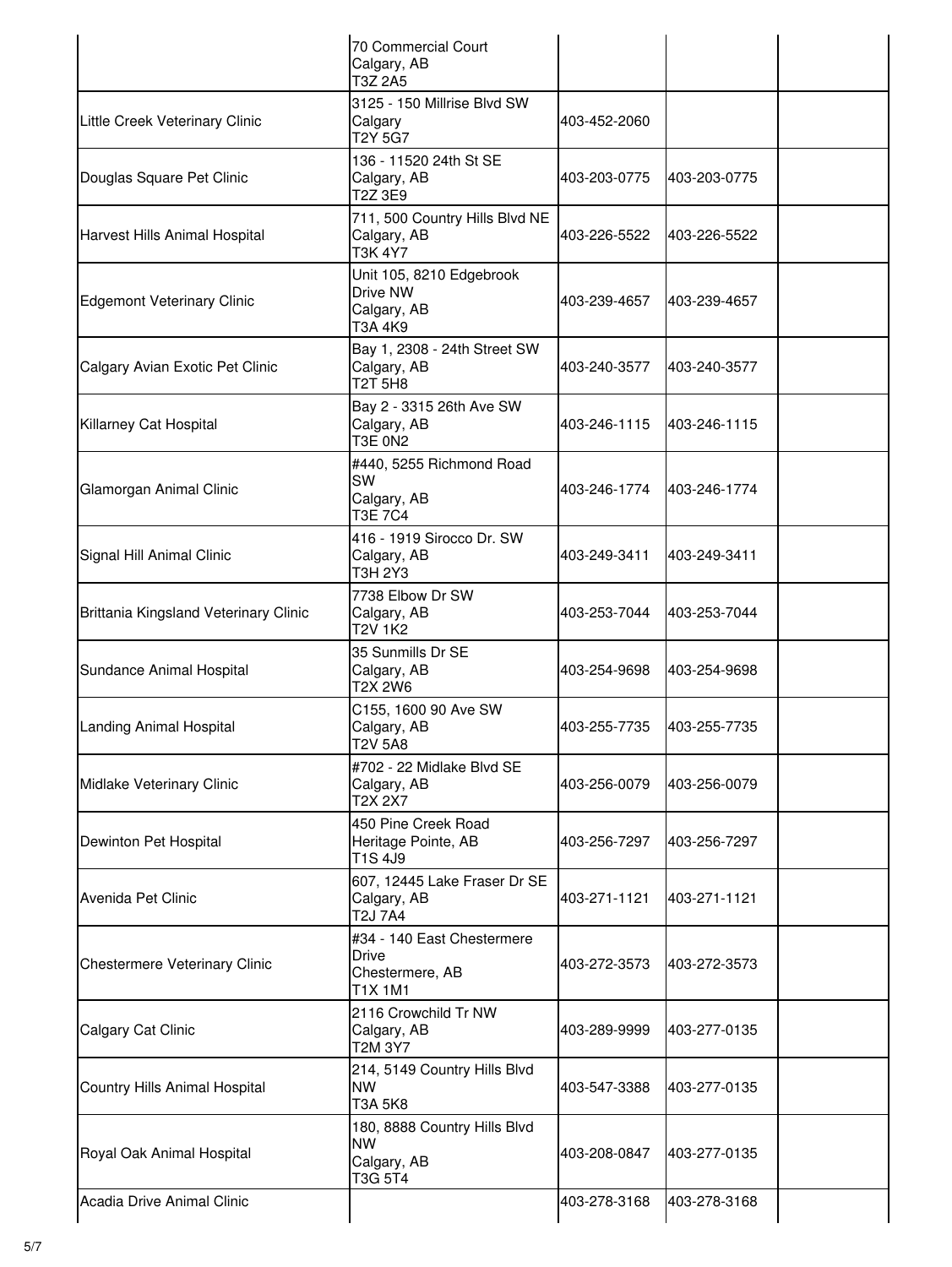|                                      | 816 Willow Park Dr SE<br>Calgary, AB<br>T2J 5S1                       |              |              |     |
|--------------------------------------|-----------------------------------------------------------------------|--------------|--------------|-----|
| <b>Willow Park Animal Clinic</b>     | 9945 Fairmont Dr SE<br>Calgary, AB<br>T2J 0S2                         | 403-278-9311 | 403-278-9311 |     |
| Castleridge Veterinary Clinic        | 126 - 55 Castleridge Blvd NE<br>Calgary, AB<br>T3J 3J8                | 403-280-1585 | 403-280-1585 |     |
| Properties Animal Clinic             | #110 - 5401 Temple Dr NE<br>Calgary, AB<br>T1Y 3R7                    | 403-285-5111 | 403-285-5111 |     |
| Sunridge Veterinary Clinic           | 3 - 3660 20th Ave NE<br>Calgary, AB<br>T1Y 6E8                        | 403-285-8777 | 403-285-8777 |     |
| Silver Springs Animal Hospital       | #16 - 5720 Silver Springs Blvd<br><b>NW</b><br>Calgary, AB<br>T3B 4N7 | 403-288-2123 | 403-288-2123 |     |
| Monterey Veterinary Clinic Ltd.      | #917, 2220 - 68th Street NE<br>Calgary, AB<br>T1Y 6Y7                 | 403-293-8900 | 403-293-8777 |     |
| MacEwan Animal Hospital              | Bay 9, 16 MacEwan Drive NW<br>Calgary, AB<br>T3K 2P2                  | 403-295-1929 | 403-295-1929 |     |
| McKnight 24 Hour Veterinary Hospital | 34 - 5010 4th Street NE<br>Calgary, AB<br>T2K 5X8                     | 403-457-0911 | 403-457-0911 |     |
| Nolan Hill Veterinary Hospital       | #102, 8 Nolan Hill Blvd NW<br>Calgary, AB<br>T3R 0X2                  | 403-475-6484 | 403-475-6484 |     |
| 17th Avenue Animal Hospital          | 233 17 Ave SW<br>T2S 0A4                                              | 403-228-4165 | 403-520-8387 |     |
| Forest Lawn Animal Hospital          | 2002 36th Street SE<br>Calgary, AB<br>T2B 0X8                         | 403-272-0115 | 403-520-8387 |     |
| Silverado Veterinary Hospital        | #318,19369 Sheriff King St.SW<br>Calgary, AB<br>T2X 0T9               | 403-256-7760 | 403-520-8387 |     |
| <b>Catvet At Home</b>                | 216 Stewart Green SW, P.O.<br>Box 75146<br>Calgary, AB<br>T3H 3M1     | 403-607-8321 | 403-607-8321 | yes |
| Dekens Housecall Veterinary Services | Calgary, AB<br>Dr. Dirk Dekens                                        | 403-615-8016 | 403-615-8016 | yes |
| Pincher Creek Veterinary Clinic      | 1124 Waterton Ave<br>Pincher Creek, AB<br><b>T0K 1W0</b>              | 403-627-3900 | 403-627-3900 |     |
| Cremona Veterinary Clinic            | <b>Box 456</b><br>Cremona, AB<br>T0M 0R0                              | 403-637-3928 | 403-637-3928 |     |
| Highview Animal Clinic Ltd.          | 1104 - 18th Street SE<br>High River, AB<br>T1V 2A6                    | 403-652-1300 | 403-652-1300 |     |
| Riverwood Veterinary Clinic          | 404 High Country Drive NW<br>High River, Alberta<br>T1V 0J4           | 403-744-5164 | 403-744-5164 |     |
| Coach Hill Animal Hospital           | 6424 Old Banff Coach Rd SW<br>Calgary, AB<br>T3H 2H3                  | 403-246-8418 | 403-770-1340 |     |
| <b>Barlow Trail Animal Hospital</b>  | 2307 Centre Avenue E<br>Calgary, AB                                   | 587-393-8387 | 403-770-1340 | yes |